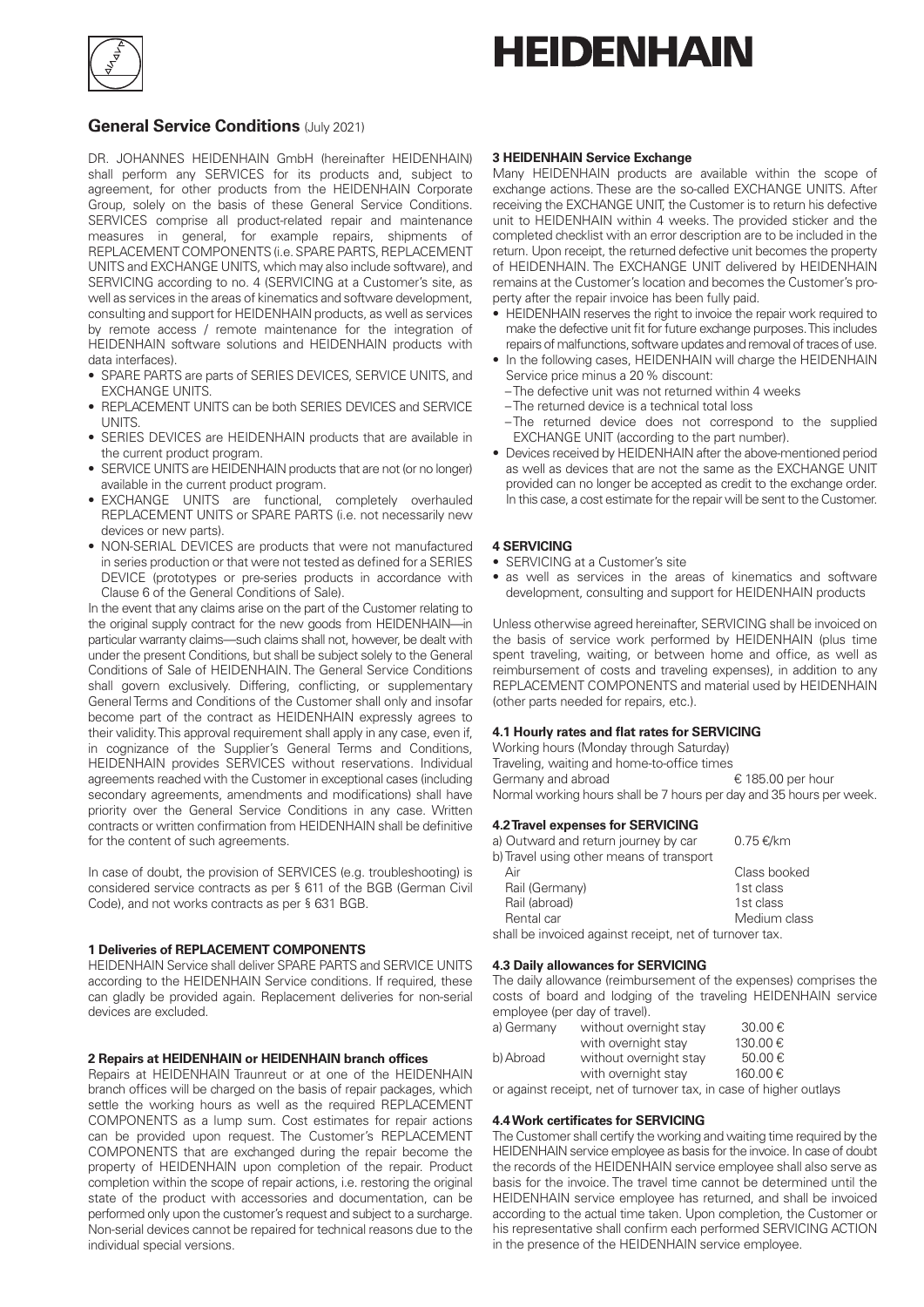#### **4.5 REPLACEMENT COMPONENTS for SERVICING**

Should it be necessary to replace a defective product or any part thereof in the course of SERVICING, HEIDENHAIN shall exchange the old defective part for a new or fully-operational and completelyoverhauled REPLACEMENT COMPONENT at extra charge according to the provisions regarding pricing and property stated above under numbers 1 and 2. For defective products or parts up to a net value of  $1,000 \in$  (plus turnover tax) in each case, special approval of the Customer shall not be required for replacement in the course of SERVICING commissioned by the Customer.

#### **4.6 Invoicing and payment**

The SERVICING rendered shall be invoiced after its completion. Payment can be claimed upon completion of the SERVICING ACTION, and is independent of any success thereof. Service invoices shall be due and payable net upon receipt to the payments office of HEIDENHAIN free of all charges. The Customer may only offset undisputed or non-appealable claims. The Customer may only exercise a right of retention if his claims are uncontested and have been established by final court decision. All prices are understood not to include the statutory turnover tax. In the case of SERVICING requiring more than one week to perform, HEIDENHAIN shall be entitled to request payment from time to time on account up to the amount of services rendered.

#### **4.7 SERVICING by remote access / remote maintenance**

HEIDENHAIN can also offer SERVICING that is provided via a secure communication platform (e.g. by telephone or remote access) (in the following referred to as "remote maintenance"). The term "remote maintenance" also covers the so-called "commissioning services." HEIDENHAIN shall inform the Customer about the safety concept required for remote maintenance that is to be implemented by the Customer. The Customer is obligated to check this safety concept for compatibility with his own technical conditions and regarding the safety requirements and other regulations of the Customer. The Customer remains responsible for the safety of his facility, as well as for personal and machine safety.

The Customer is to grant HEIDENHAIN the remote access required for providing the remote maintenance services.

## **5 Liability / Warranty**

Insofar as SERVICES constitute performance under a contract relating to a specific assignment or under the law of sale or exchange, the warranty period for such services performed by HEIDENHAIN shall amount to one year from the date of delivery or acceptance. This does not apply if longer periods are legally prescribed as per §§ 438 Para. 1 No. 2, 479 Para. 1 and 634a Para. 1 No. 2 of the BGB (German Civil Code) as well as in cases of personal injury, intent, fraudulent concealment of a defect, non-compliance with a guarantee of quality (Beschaffenheitsgarantie), or gross negligence on the part of HEIDENHAIN.

The Customer shall notify HEIDENHAIN without delay in writing of any deficiencies in such SERVICES performed; if no deficiency is established, the Customer shall bear any expenses incurred by **HEIDENHAIN** 

If HEIDENHAIN is held liable by a third party for damage for which the Customer is responsible, HEIDENHAIN can demand that the Customer release HEIDENHAIN from all liability to the third party. HEIDENHAIN may not accept or satisfy this claim by the third party without first giving the Customer the opportunity to express his views.

#### **6 Software**

Insofar as HEIDENHAIN provides the Customer with support in developing or adapting customer-specific software, HEIDENHAIN shall act in accordance with the latter's due instructions and shall not be responsible for the success of the programming work. The Customer shall bear sole responsibility for updating and maintenance as well as for on-going servicing and for the results obtained, in particular vis-à-vis third parties.

In the event that a Customer's end users claim for damages against HEIDENHAIN on the grounds of defective functioning of the software, particularly for reasons of product liability, the Customer shall indemnify HEIDENHAIN against any and all claims of this kind. HEIDENHAIN may not accept or satisfy this claim by the end user without first giving the Customer the opportunity to express his views.

If in individual cases HEIDENHAIN takes over the entire production of the software, the parties shall conclude a separate software production agreement; in the absence of such agreement, the provisions of HEIDENHAIN's General Terms and Conditions of Sale shall apply accordingly.

To the extent that HEIDENHAIN transfers to electronic storage components, in particular to hard disks and EPROMs, the content of data-carriers prepared and forwarded by the Customer himself, the Customer shall bear sole responsibility for ensuring that such contents are correct, complete and free from flaws; in such case, performance on the part of HEIDENHAIN shall be subject to the provisions for general SERVICES as set out under the present **Conditions** 

#### **7 Acceptance by the machine tool builder / notes on using the operating software**

If REPLACEMENT COMPONENTS supplied by HEIDENHAIN for SERVICE purposes include software, or if software is otherwise required to integrate such components, the software—due to differences in machines—must be released by the respective machine tool builder; the Customer shall not begin to operate a machine without acceptance by the machine tool builder, and shall himself obtain such release/acceptance.

The Customer shall take special note of the fact that machine-related functions and programs may require adjustment (PLC, machine parameters etc.) and that improper adjustment may result in serious problems, including the machine crashing, material damage or personal injury, and shall likewise note that HEIDENHAIN is unable to provide technical support for such adjustment and the Customer himself must contact his machine tool builder or an authorized retrofitter.

Furthermore, the Customer shall take note of the fact that control software for NC machines is subject to export restrictions; it is hereby pointed out that special export versions are available incorporating a different version of the software.

#### **8 Miscellaneous**

HEIDENHAIN shall reserve its rights of ownership and copyright to any and all drawings and documents; these may not be made accessible to third parties without the prior written consent of HEIDENHAIN. All information issued in written form shall be returned to HEIDEN-HAIN upon request if no order is placed with HEIDENHAIN or such information is not to be surrendered on a permanent basis within the scope of the object of agreement.

The Customer grants HEIDENHAIN and its affiliated companies the worldwide unrestricted and perpetual right to save, copy, modify, analyze, make available, or otherwise process and use any data (including data contained in reports) obtained in connection with or during the provision of SERVICES or SERVICING WORK or provided by the customer, and the customer also grants HEIDENHAIN the right to have said actions performed by third parties, for the purpose of providing SERVICES or SERVICING WORK, to improve or extend other general services provided by HEIDENHAIN, and for the purpose of preparing individual quotations for the Customer. However, this right of use does not cover any registered proprietary rights held by the Customer.

With the exception of their Clause 1 and subject to the proviso that HEIDENHAIN is the "Supplier" and the Customer is the "Purchaser," the General Conditions of Sale of HEIDENHAIN (as of March 2018) shall also apply accordingly, including the General Conditions for the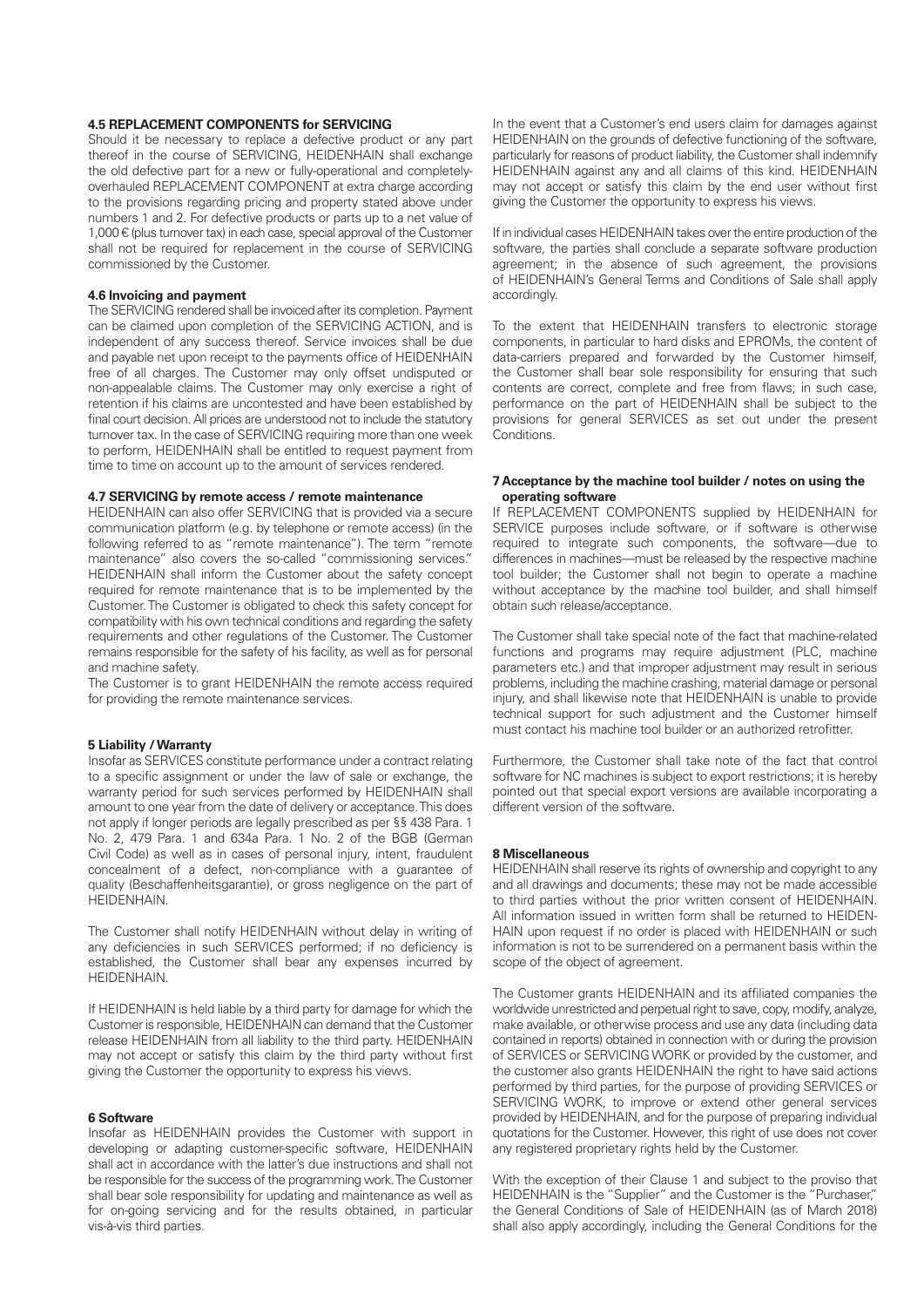Supply of Products and Services of the Electrical and Electronics Industry (as of January 2018) with the exception of Article I No. 1 and No. 2, Articles II, III, VI No. 5 and No. 6, as well as Article XIII, and the software clause governing the supply of standard software as part of deliveries of the electronics industry of the German Electrical and Electronic Manufacturers' Association (as of January 2018). These General Terms and Conditions can be viewed at www.heidenhain.de and can gladly be made available to the Customer in other form upon request.

In the event that special safety regulations are to be observed at the place of service, the Customer shall expressly make HEIDENHAIN service personnel aware of the same. This shall also apply to use of telephones for business purposes, the provision of any skilled or unskilled labor which may be required, the creation of reasonable working conditions, the provision of access to the machine or the machine parts concerned, preparation of the machine or machine parts in such a way that work due may be carried out without delay, as well as to making material available for any test runs which may be necessary.

In the event of supplying spare parts outside the Federal Republic of Germany, the Customer shall be solely responsible for compliance with customs regulations, proper handling and preparation of export and import documentation, and for adherence to all applicable legal provisions relating to imports and exports, in particular the observance of legislation relating to arms control, embargo regulations, etc.

#### **9 Place of fulfillment and place of jurisdiction**

Place of performance shall be Traunreut (Germany). In the case of all disputes arising out of contractual relations, the sole place of jurisdiction is the county court / district court (Amtsgericht/Landgericht) Traunstein, Germany, if the Customer is a merchant, a legal entity under public law or a special public trust. Nevertheless, HEIDENHAIN shall also be entitled to institute legal proceedings at the place of business of the Customer.

These Conditions shall be subject solely to German law with the exclusion of the United Nations Convention on Contracts for the International Sale of Goods (CISG), also in the event that the Customer has its registered office outside Germany. In the event of any inconsistencies between the interpretation of these provisions and the German wording, or the English meaning and the German meaning of legal terms, in each case the latter shall have precedence.

#### **10 Product support**

HEIDENHAIN strives to provide SPARE PARTS and know-how required for SERVICES as well as reliable SERVICE for a period of 10 years upon delivery of the relevant SERIES PRODUCTS.

#### **11 Forwarding the service order**

In the interest of the Customer, HEIDENHAIN reserves the right to forward the service order to an appropriately qualified local service partner who is part of the worldwide HEIDENHAIN service network. In such a case, HEIDENHAIN will forward the service order to the service partner. The Customer agrees to this forwarding in advance. The service partner will then implement the agreement and issue the invoices.

#### **12 Utilization of services from third parties (subcontractors)**

HEIDENHAIN reserves the right to have the service contract fulfilled through the help of third parties.

**DR. JOHANNES HEIDENHAIN GmbH** Dr.-Johannes-Heidenhain-Straße 5 83301 Traunreut, Germany <sup>2</sup> +49 8669 31-0  $Ex1 + 49866932 - 5061$ E-mail: info@heidenhain.de

www.heidenhain.de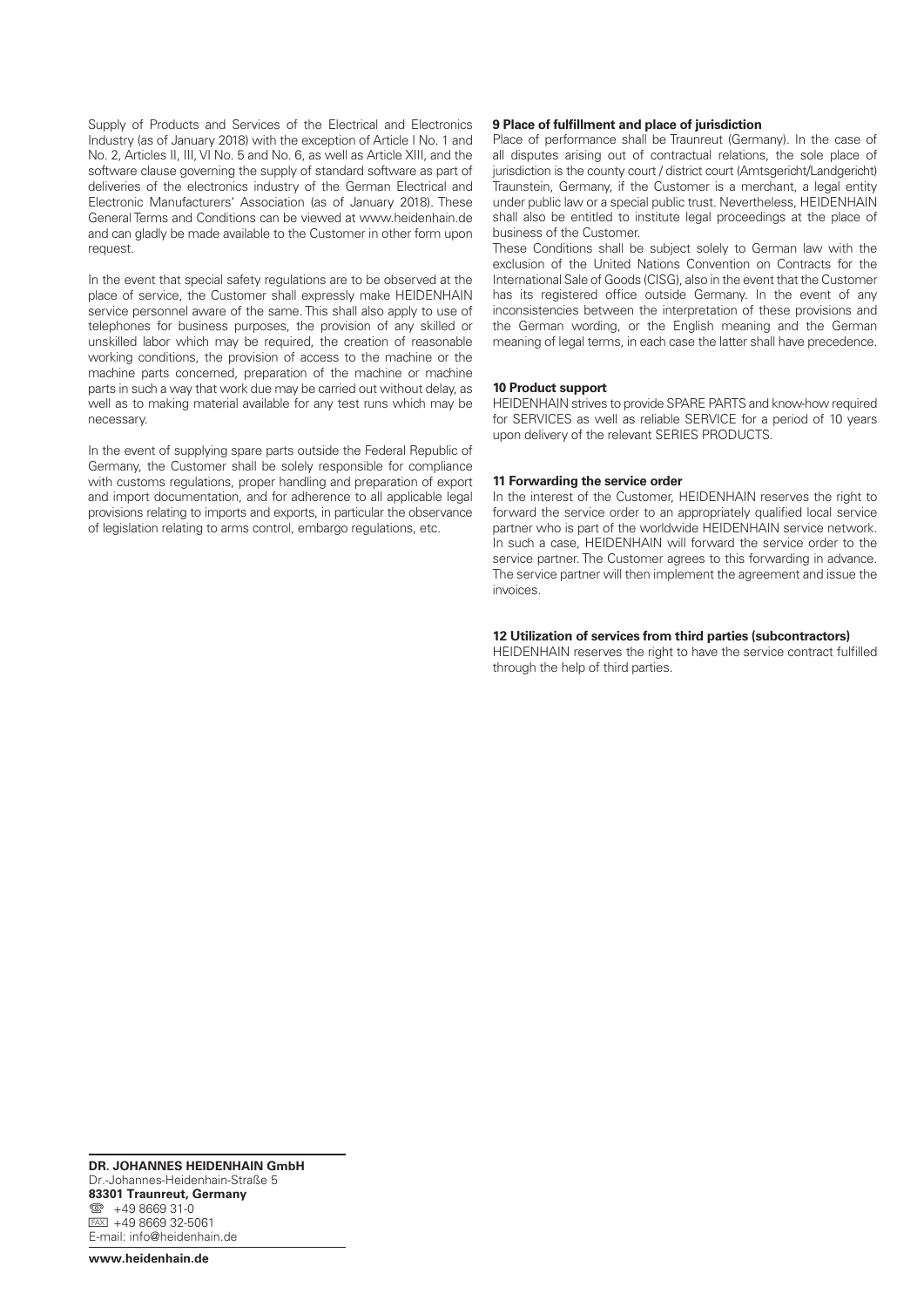

# **HEIDENHAIN**

# **Allgemeine Servicebedingungen** (Stand Juli 2021)

Die DR. JOHANNES HEIDENHAIN GmbH (nachfolgend: HEIDEN-HAIN) erbringt SERVICE-LEISTUNGEN für ihre Produkte und nach Absprache für weitere Produkte aus dem HEIDENHAIN-Konzern ausschließlich auf Basis dieser Allgemeinen Servicebedingungen. SERVICE-LEISTUNGEN sind alle produktbezogenen Instandsetzungs- und Instandhaltungsleistungen im weitesten Sinne wie z.B. Reparaturen, Lieferungen von ERSATZKOMPONENTEN (d.h. ER-SATZTEILEN, ERSATZGERÄTEN und EXCHANGE-GERÄTEN, wobei jeweils auch Software enthalten sein kann), und SERVICE-DIENST-LEISTUNGEN gem. Nr. 4 (SERVICE-DIENSTLEISTUNGEN bei einem Kunden, sowie Dienstleistungen im Bereich Kinematik und Software-Erstellung, -Beratung und -Unterstützung für HEIDENHAIN-Produkte sowie Dienstleistungen per Remote-Zugriff / per Fernwartung für die Integration von HEIDENHAIN-Software-Lösungen und HEIDENHAIN-Produkten mit Datenschnittstellen).

- ERSATZTEILE sind Teile von SERIENGERÄTEN, SERVICEGERÄ-TEN und EXCHANGE-GERÄTEN.
- ERSATZGERÄTE können sowohl SERIENGERÄTE als auch SER-VICEGERÄTE sein.
- SERIENGERÄTE sind HEIDENHAIN-Produkte, die im aktuellen Verkaufsprogramm verfügbar sind.
- SERVICEGERÄTE sind HEIDENHAIN-Produkte, die nicht (mehr) im aktuellen Verkaufsprogramm verfügbar sind.
- EXCHANGE-GERÄTE sind funktionsfähige, generalüberholte ER-SATZGERÄTE oder ERSATZTEILE (also nicht zwingend Neugeräte, bzw. Neuteile).
- NICHTSERIENGERÄTE sind Geräte, die nicht im Wege der Serienfertigung hergestellt oder im Sinne eines SERIENGERÄTS getestet wurden (Prototypen oder Vorserienprodukte gemäß Ziffer 6 der Allgemeinen Verkaufsbedingungen).

Soweit sich aus der ursprünglichen Lieferbeziehung über die HEIDEN-HAIN-Neuware Ansprüche des Kunden – insbesondere Gewährleistungsansprüche – ergeben, erfolgt jedoch die Abwicklung solcher Ansprüche nicht nach diesen Bedingungen, sondern ausschließlich nach Maßgabe der Allgemeinen Verkaufsbedingungen von HEIDEN-HAIN. Die Allgemeinen Servicebedingungen gelten ausschließlich. Abweichende, entgegenstehende oder ergänzende Allgemeine Geschäftsbedingungen des Kunden werden nur dann und insoweit Vertragsbestandteil, als wir ihrer Geltung ausdrücklich zugestimmt haben. Dieses Zustimmungserfordernis gilt in jedem Fall, beispielsweise auch dann, wenn HEIDENHAIN in Kenntnis der AGB des Kunden die SERVICE-LEISTUNG vorbehaltlos ausführt. Im Einzelfall getroffene, individuelle Vereinbarungen mit dem Kunden (einschließlich Nebenabreden, Ergänzungen und Änderungen) haben in jedem Fall Vorrang vor Allgemeinen Servicebedingungen. Für den Inhalt derartiger Vereinbarungen ist ein schriftlicher Vertrag bzw. schriftliche Bestätigung von HEIDENHAIN maßgebend.

Im Zweifel sind die SERVICE-LEISTUNGEN (z.B. Fehlersuche) Dienstverträge i.S.v. § 611 BGB und keine Werkverträge gem. § 631 BGB.

## **1 Lieferungen von ERSATZKOMPONENTEN**

Der HEIDENHAIN Service liefert ERSATZTEILE und SERVICEGERÄTE zu den Konditionen des HEIDENHAIN Services. Gerne werden diese auf Wunsch nochmals zur Verfügung gestellt. Eine Ersatzlieferung für Nichtseriengeräte ist ausgeschlossen.

## **2 Reparaturen bei HEIDENHAIN oder HEIDENHAIN Niederlassungen**

Reparaturen bei HEIDENHAIN in Traunreut oder bei einer der HEIDEN-HAIN Niederlassungen werden mittels Reparaturpaketen berechnet, in denen Arbeitszeit und benötigte ERSATZKOMPONENTEN pauschal verrechnet sind. Auf Wunsch können vor Reparaturen Kostenvoranschläge erstellt werden. Die bei der Reparatur ausgetauschten ERSATZKOMPONENTEN des Kunden gehen mit Beendigung der Reparatur in das Eigentum von HEIDENHAIN über. Komplettierung, also die Wiederherstellung auf den Zustand bei erstmaligem Vertrieb, mit Zubehör und Dokumentation findet bei einer Reparatur nur auf Anfrage des Kunden und gegen Aufzahlung statt. Bei Nichtseriengeräten ist eine Reparatur aufgrund der einzelnen Sonderanfertigung technisch nicht möglich.

## **3 HEIDENHAIN Tauschservice "Service Exchange"**

Viele HEIDENHAIN Produkte stehen im Tausch zur Verfügung. Hierbei handelt es sich um EXCHANGE-GERÄTE. Nach Zugang des EXCHANGE-GERÄTES muss der Kunde sein defektes Gerät innerhalb von 4 Wochen an HEIDENHAIN retournieren. Hierzu ist der für die Rücklieferung vorgesehene Aufkleber und die ausgefüllte Checkliste mit Fehlerbeschreibung beizulegen. Das zurückgesandte defekte Gerät geht bei Zugang in das Eigentum von HEIDENHAIN über. Das von HEIDENHAIN gelieferte EXCHANGE-GERÄT verbleibt bei dem Kunden und geht erst mit vollständiger Erfüllung der Verbindlichkeiten aus der Reparaturrechnung in das Eigentum des Kunden über.

- HEIDENHAIN behält sich vor, den nötigen Reparaturaufwand zu berechnen, der das defekte Gerät für weitere Exchange-Zwecke einsatzfähig macht. Dazu gehören Reparaturen der Funktion, Software-Aktualisierung und Beseitigung der Gebrauchsspuren.
- In den folgenden Fällen berechnet HEIDENHAIN den HEIDENHAIN Service Preis abzüglich 20 % Rabatt:
	- keine Rücklieferung innerhalb der 4-Wochen-Frist
	- technischer Totalschaden des zurückgelieferten Gerätes
	- die Rücklieferung des Gerätes entspricht nicht dem gelieferten EXCHANGE-GERÄT (gemäß Ident-Nr.).
- Nach oben genannter Frist bei HEIDENHAIN eintreffende Geräte, sowie Geräte, die nicht dem EXCHANGE-GERÄT entsprechen, werden von HEIDENHAIN nicht mehr als Entlastung des Exchange-Auftrages entgegen genommen. Der Kunde erhält in diesem Fall einen entsprechenden Kostenvoranschlag für die Reparatur.

#### **4 SERVICE-DIENSTLEISTUNGEN**

- SERVICE-DIENSTLEISTUNGEN bei einem Kunden
- sowie Dienstleistungen im Bereich Kinematik und Software-Erstellung, -Beratung und -Unterstützung für HEIDENHAIN-Produkte

SERVICE-DIENSTLEISTUNGEN werden, soweit nachfolgend nichts anderes bestimmt ist, auf Basis der von HEIDENHAIN erbrachten Arbeitsleistung (zusätzlich Reise-, Warte- und Wegzeiten, und Kosten-/ Spesenerstattungen) sowie der von HEIDENHAIN eingesetzten ERSATZKOMPONENTEN und Materialien (sonstige zur Reparatur benötigte Teile etc.) abgerechnet.

#### **4.1 Stundensätze und Pauschalen für SERVICE-DIENST-LEISTUNGEN**

Arbeitszeit (Mo bis einschl. Sa) Reise-, Warte- und Wegzeiten In- und Ausland 185,00 pro Stunde Die normale Arbeitszeit beträgt 7 Stunden/Tag bzw. 35 Stunden/Woche.

#### **4.2 Reisekostensätze für SERVICE DIENSTLEISTUNGEN**

a) Hin- und Rückreise bei Kfz-Benutzung  $0.75 \in \mathbb{K}$ m b) Fal

Bahn Inland Bahn Ausland Leihwagen

| Fahrten mit anderen verkehrsmitteln |   |
|-------------------------------------|---|
| Flugzeug                            | G |

| Gebuchte Klasse |
|-----------------|
| I. Klasse       |
| I. Klasse       |
| Mittelklasse    |

werden nach Beleg, abzüglich Umsatzsteuer, berechnet.

#### **4.3 Auslösung für SERVICE DIENSTLEISTUNGEN**

Die Auslösung (Aufwandsentschädigung) umfasst Hotelkosten und Verpflegung des reisenden HEIDENHAIN-Servicemitarbeiters (je angefangenem Reisetag).

| 90161190110111101001091 |                                                                                                         |         |  |
|-------------------------|---------------------------------------------------------------------------------------------------------|---------|--|
| a) Inland               | ohne Ubernachtung                                                                                       | 30,00 € |  |
|                         | mit Ubernachtung                                                                                        | 130,00€ |  |
| b) Ausland              | ohne Ubernachtung                                                                                       | 50.00€  |  |
|                         | mit Ubernachtung                                                                                        | 160.00€ |  |
|                         | to may be a star Franklin and a bandwide the construction of the star and the star of Alleford Alleford |         |  |

bzw. nach Beleg, abzüglich Umsatzsteuer, bei höherem Aufwand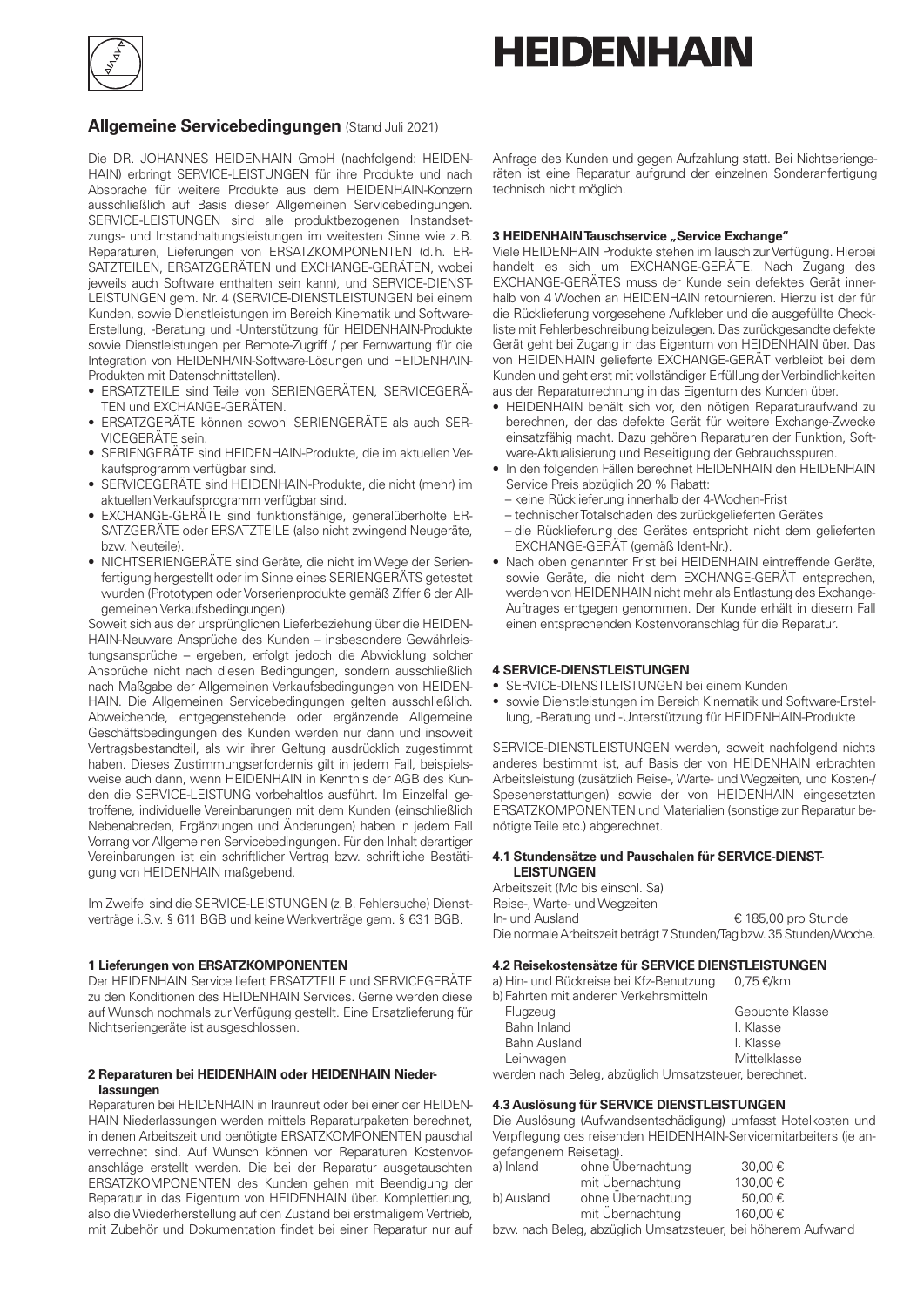# **4.4 Arbeitsbescheinigung für SERVICE DIENSTLEISTUNGEN**

Der Kunde bescheinigt dem HEIDENHAIN-Servicemitarbeiter die aufgewendeten Arbeits- und Wartezeiten als Rechnungsgrundlage. Im Zweifel gelten die Aufzeichnungen des HEIDENHAIN-Servicemitarbeiters auch als Berechnungsgrundlage. Die Reisezeit kann erst nach Rückkehr des HEIDENHAIN-Servicemitarbeiters festgestellt werden und wird nach tatsächlich angefallener Zeit berechnet. Jede abgeschlossene SERVICE-DIENSTLEISTUNG wird der Kunde oder dessen Vertreter im Beisein des HEIDENHAIN-Servicemitarbeiters bestätigen.

## **4.5 ERSATZKOMPONENTEN für SERVICE DIENSTLEISTUNGEN**

Muss im Rahmen von SERVICE-DIENSTLEISTUNGEN bei einem Kunden ein defektes Produkt oder ein Teil eines solchen gegen ein funktionsfähiges ausgewechselt werden, so tauscht HEIDENHAIN gegen Aufzahlung nach entsprechender Maßgabe der vorbezeichneten Preis- und Eigentumsgestaltung gemäß Nr. 1 bis 2, gegen eine neuwertige oder funktionsfähige und generalüberholte ERSATZKOM-PONENTE. Für defekte Produkte oder Teile bis zu einem Nettowert von 1.000 € (zzgl. USt) pro Einzelfall ist hierfür keine besondere Zustimmung des Kunden im Rahmen der beauftragten SERVICE-DIENSTLEISTUNG erforderlich.

#### **4.6 Berechnung und Bezahlung**

Die Rechnungsstellung für die SERVICE-DIENSTLEISTUNG erfolgt nach Beendigung dieser Dienstleistung. Der Zahlungsanspruch entsteht nach Abschluss der SERVICE-DIENSTLEISTUNG und ist unabhängig von einem Erfolg. Service-Rechnungen sind bei Erhalt ohne Abzug frei Zahlstelle von HEIDENHAIN zahlbar. Der Kunde kann nur mit unbestrittenen oder rechtskräftig festgestellten Forderungen aufrechnen. Der Kunde hat Zurückbehaltungsrechte nur, wenn seine Forderungen unbestritten oder rechtskräftig festgestellt sind. Alle Preise verstehen sich zuzüglich der gesetzlichen Umsatzsteuer. Bei SER-VICE-DIENSTLEISTUNGEN, deren Erbringungszeitraum eine Woche übersteigt, ist HEIDENHAIN zu Abschlagszahlungen bis zur Höhe der jeweils erbrachten Leistungen berechtigt.

#### **4.7 SERVICE-DIENSTLEISTUNGEN per Remote Zugang/per Fernwartung**

HEIDENHAIN kann auch SERVICE-DIENSTLEISTUNGEN anbieten, die über eine gesicherte Kommunikationsplattform (z.B. telefonisch oder per Remote Zugriff) erbracht werden (im Folgenden "Fernwartung"). Von dem Begriff "Fernwartung" umfasst sind auch die sogenannten Inbetriebnahme Services. HEIDENHAIN wird den Kunden über das notwendige Sicherheitskonzept für die Fernwartung informieren, welches vom Kunden umzusetzen ist. Der Kunde ist verpflichtet, dieses Sicherheitskonzept auf Vereinbarkeit mit den eigenen technischen Gegebenheiten und im Hinblick auf sicherheitstechnische Anforderungen und sonstige Vorschriften des Kunden zu überprüfen. Der Kunde bleibt weiterhin für die Sicherheit seiner Anlage und Mensch und Maschine verantwortlich.

Der Kunde hat HEIDENHAIN den für die Erbringung der Fernwartung erforderlichen Zugang per Remote Zugriff zu gewähren.

## **5 Haftung / Gewährleistung**

Soweit die SERVICE-LEISTUNGEN werkvertragliche oder kauf- oder tauschrechtliche Leistungen darstellen, beträgt die Gewährleistungsfrist für die Leistungen von HEIDENHAIN ein Jahr ab Übergabe bzw. Abnahme. Dies gilt nicht, soweit das Gesetz gemäß §§ 438 Abs. 1 Nr.2, 479 Abs. 1 und 634a Abs. 1 Nr. 2 BGB längere Fristen vorschreibt, sowie in Fällen von Personenschäden, Vorsatz, arglistigem Verschweigen des Mangels, Nichteinhaltung einer Beschaffenheitsgarantie und grober Fahrlässigkeit von HEIDENHAIN.

Mängel solcher SERVICE-LEISTUNGEN hat der Kunde gegenüber HEIDENHAIN unverzüglich schriftlich zu rügen; liegt kein Mangel vor, so trägt der Kunde den HEIDENHAIN entstandenen Aufwand.

Soweit HEIDENHAIN von einem Dritten für einen Schaden in Anspruch genommen wird, den der Kunde zu tragen hat, kann HEIDEN-HAIN verlangen, dass der Kunde HEIDENHAIN von der Verbindlichkeit gegenüber dem Dritten befreit. HEIDENHAIN darf diesen Anspruch des Dritten nicht anerkennen oder befriedigen, ohne dem Kunden vorher Gelegenheit zur Äußerung gegeben zu haben.

#### **6 Software**

Soweit HEIDENHAIN den Kunden bei der Erstellung/Anpassung kundenspezifischer Software unterstützt, handelt HEIDENHAIN nach dessen sachgemäßen Weisungen und ist nicht für den Erfolg der Programmierarbeiten verantwortlich. Die Zuständigkeit für die Pflege und Wartung sowie laufende Betreuung und die Ergebnisverantwortlichkeit – insbesondere gegenüber Dritten – bleibt ausschließlich beim Kunden.

Machen Endkunden des Kunden daher wegen funktionsfehlerhafter Software Schadensersatzansprüche gegenüber HEIDENHAIN geltend, insbesondere aus Produkthaftung, stellt der Kunde HEIDENHAIN von allen diesbezüglichen Ansprüchen frei. HEIDENHAIN darf diesen Anspruch des Endkunden nicht anerkennen oder befriedigen, ohne dem Kunden vorher Gelegenheit zur Äußerung gegeben zu haben.

Übernimmt HEIDENHAIN im Einzelfall die Erstellung der Software insgesamt, so werden die Parteien einen gesonderten Softwareerstellungsvertrag abschließen; in Ermangelung eines solchen gelten die Vorschriften der Allgemeinen Verkaufsbedingungen von HEIDEN-HAIN hierfür entsprechend.

Überträgt HEIDENHAIN den Inhalt von kundeneigenen und ihr übersandten Datenträgern auf elektronische Speichermedien, insbesondere Festplatten und EPROMs, so ist ausschließlich der Kunde für die Richtigkeit, Vollständigkeit und Fehlerfreiheit der Inhalte verantwortlich; für die Leistung von HEIDENHAIN gelten in diesem Fall die Vorschriften für allgemeine SERVICE-LEISTUNGEN in diesen Bedingungen.

#### **7 Abnahme des Maschinenherstellers / Hinweise zur Nutzung der betriebsnotwendigen Software**

Enthalten ERSATZKOMPONENTEN, die HEIDENHAIN zu SERVICE-LEISTUNGszwecken liefert, Software, oder ist sonst Software zur Einbindung dieser Komponenten erforderlich, so muss die Software aufgrund maschinenspezifischer Unterschiede durch den jeweiligen Maschinenhersteller freigegeben werden; der Kunde wird ohne die Abnahme des Maschinenherstellers die Maschine nicht in Betrieb nehmen und selber diese Freigabe/Abnahme einholen.

Der Kunde beachtet insbesondere, dass gegebenenfalls maschinenspezifische Funktionen und Programme angepasst werden müssen (PLC, Maschinenparameter etc.) und eine unsachgemäße Anpassung schwerwiegende Probleme – bis zu einem Maschinen-Crash – Sachund Personenschäden nach sich ziehen können, sowie dass HEIDEN-HAIN bei der Anpassung keine technische Unterstützung leisten kann und sich der Kunde selbst an seinen Maschinenhersteller oder einen autorisierten Nachrüster wenden muss.

Der Kunde beachtet weiter, dass Steuerungssoftware für NC-Maschinen Ausfuhrbeschränkungen unterliegt; er wird darauf hingewiesen, dass spezielle Exportversionen existieren, die sich durch den Software-Typ unterscheiden.

## **8 Sonstiges**

An Zeichnungen und Unterlagen behält sich HEIDENHAIN seine eigentums- und urheberrechtlichen Verwertungsrechte vor; eine Zugänglichmachung gegenüber Dritten ist nur nach vorheriger schriftlicher Zustimmung von HEIDENHAIN erlaubt. Jegliche ausgegebenen Informationen in Schriftform sind HEIDENHAIN auf Verlangen zurückzugeben, wenn der Auftrag an HEIDENHAIN nicht erteilt wird oder diese Informationen nicht im Rahmen des Vertragszwecks dauerhaft hingegeben werden sollten.

Der Kunde gewährt HEIDENHAIN und seinen verbundenen Unternehmen das weltweit unbeschränkte und zeitlich unbegrenzte Recht, die in Verbindung mit oder bei der Erbringung der SERVICELEISTUNGEN bzw. SERVICE-DIENSTLEISTUNGEN erhobenen bzw. vom Kunden bereitgestellten Daten, auch soweit diese in Berichten enthalten sind, zu Zwecken der Erbringung von SERVICE-LEISTUNGEN bzw. SER-VICE-DIENSTLEISTUNGEN, zur Verbesserung bzw. Erweiterung von sonstigen allgemeinen Leistungen von HEIDENHAIN und zur Erstellung individueller Angebote für den Kunden zu speichern, kopieren, modifizieren, analysieren, bereitzustellen oder sonst zu verarbeiten und zu